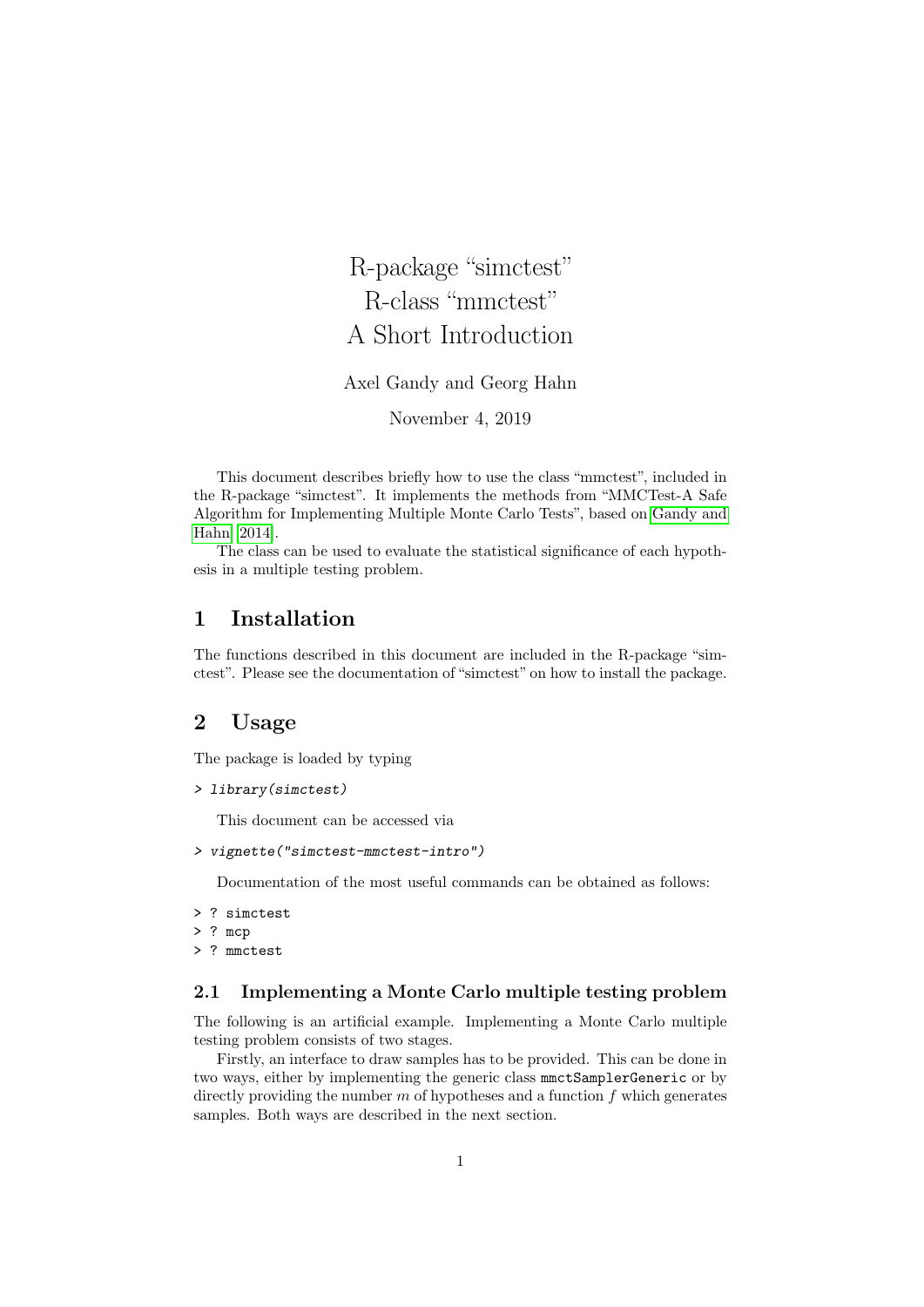Secondly, an object of type mmctest has to be created. It provides a "run" method which uses the mmctest-object and an mmctSamplerGeneric-object to evaluate the multiple testing problem.

The algorithm used in class mmctest is the one introduced in [Gandy and](#page-8-0) [Hahn](#page-8-0) [\[2014\]](#page-8-0). The multiple testing problem is evaluated until at least one of four stopping criteria is satisfied, see below for a detailed description.

Stopped tests can be resumed with the "cont" function.

Printing an object of type mmctest or mmctestres will display the number of already rejected and non-rejected hypotheses, the number of undecided hypotheses and the total number of samples drawn up to the current stage.

#### 2.1.1 Implementing the sampling interface

An interface for drawing new samples has to be provided for each multiple testing problem.

If new samples are simply generated by a function  $f$ , the derived class  $mm$ ctSampler provided in simctest can be used as a shortcut. It works as follows: Any function  $f$  used to draw new samples has to be able to accept the arguments "ind", a vector with indices of hypotheses and a vector "n" containing the number of samples to be drawn for each hypothesis in vector "ind".

The function  $f$  has to return a vector containing the number of significant test statistics for each hypothesis specified in "ind".

For instance, passing a vector "ind" of  $(2, 5)$  and a vector "n" of  $(5, 10)$  as arguments means that 5 more samples are requested for the hypothesis with index 2 and 10 more for the hypothesis with index 5. The function  $f$  might need further data to evaluate the tests. Such data can be passed on to  $f$  as third argument data.

For instance,

```
> fun <- function(ind,n,data)
```
 $=$  sapply(1:length(ind), function(i) sum(runif(n[i]) <= data[ind[i]]));

is a function which draws samples from hypotheses having p-values given in vector data.

The package mmctest provides a shortcut which can be used to easily specify the interface. Given a function fun to draw samples and the number num of hypotheses, fun and num (and additional data data) can be passed on to the class mmctSampler which returns a derived object of the generic class mmctSamplerGeneric. For example,

>  $s \leftarrow$  mmctSampler(fun, num=500, data=c(rep(0,100), runif(400)));

returns an sampler interface s for the function fun defined above and 500 p-values used to draw new samples.

The class mmctSamplerGeneric can also directly be overwritten with an own sampler interface. Any sampler has to implement the two generic functions getSamples and getNumber:

```
> # class mmctSampler1, inherited from mmctSamplerGeneric
```

```
> setClass("mmctSampler1", contains="mmctSamplerGeneric",
```

```
+ representation=representation(data="numeric"))
```

```
> # get n[i] new samples for every index i in ind
```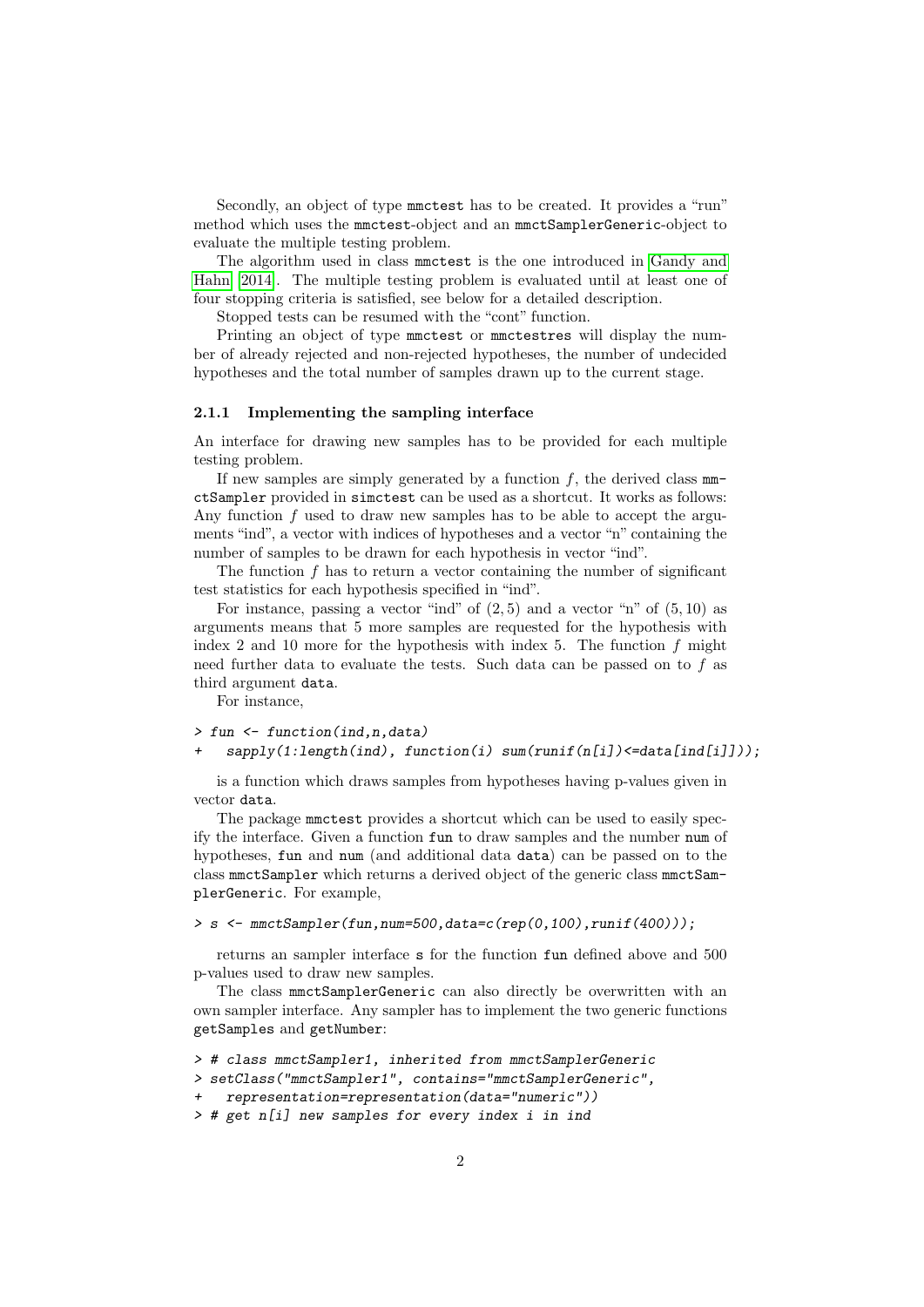```
> setMethod("getSamples", signature(obj="mmctSampler1"),
+ function(obj, ind, n) {
+ sapply(1:length(ind),
+ function(i) { return(sum(runif(n[i])<=
+ obj@data[ind[i]])); });
+ }
+ )
[1] "getSamples"
> # get number of hypotheses
> setMethod("getNumber", signature(obj="mmctSampler1"),
   function(obj) {
+ return(length(obj@data));
+ }
+ )
```

```
[1] "getNumber"
```
In this case, the sampler will be

```
> s \leq new("mmtSampler1", data=c(rep(0,100), runif(400)));
```
## 2.1.2 A simple run of the algorithm

After having specified the sampler, the main algorithm can be executed. This is done by creating an object of type mmctest using the pseudo-constructor

```
mmctest(epsilon=0.01, threshold=0.1, r=10000, h, thompson=F,
                          R=1000),
```
where epsilon is the overall error on the classification being correct one is willing to spend (see [Gandy and Hahn](#page-8-0) [\[2014\]](#page-8-0)) and threshold is the multiple testing threshold. The MMCTest algorithm uses a "spending sequence" which controls how the overall error probability is spent on each of the  $m$  hypotheses in each iteration (see [Gandy and Hahn](#page-8-0)  $[2014]$ ). The parameter  $\mathbf r$  with default value  $r = 10000$  controls after which number of samples half the error probability has been spent and can be chosen arbitrarily. The function  $h$  is the multiple testing procedure.

Thompson sampling can be used to efficiently allocate each new batch of samples per iteration, see [Gandy and Hahn](#page-8-1) [\[2015\]](#page-8-1): it can be activated using the switch thompson (default is  $false$ ), where the parameter R determines the accuracy (default value 1000 repetitions) with which weights are computed [\[Gandy](#page-8-1) [and Hahn, 2015\]](#page-8-1). The coming subsubsections contain further details.

Any function

h  $\leq$  function(p, threshold) ...

can be used as a multiple testing procedure as long as it takes a vector  $p$  of p-values and a threshold threshold as arguments and returns the indices of all rejected hypotheses as vector.

The Benjamini-Hochberg procedure hBH, its modification by [Pounds and](#page-8-2) [Cheng](#page-8-2) [\[2006\]](#page-8-2) hPC and the Bonferroni correction hBonferroni are available by default: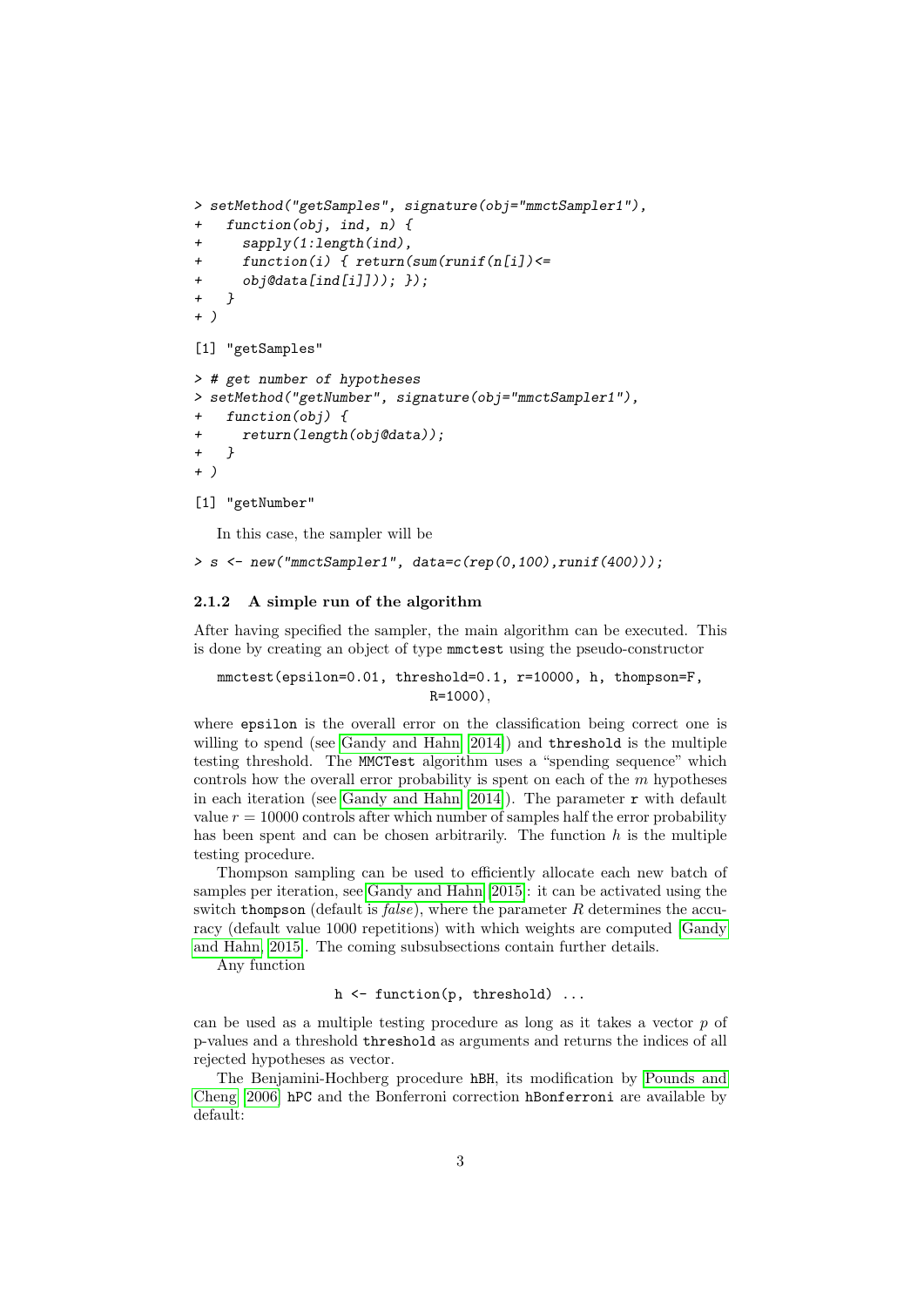> s <- mmctSampler(fun,num=500,data=c(rep(0,100),runif(400))); > m <- mmctest(h=hBH);

The algorithm can now be started by calling

run(alg, gensample, maxsteps=list(maxit=0, maxnum=0, undecided=0, elapsedsec=0))

which takes an object alg of type mmctest, a sampler object gensample to generate samples and a list maxsteps as stopping criterion. The list maxsteps can include a maximal number of iterations maxit after which the algorithm stops, a maximal total number of samples maxnum drawn until stopping, a number undecided of undecided hypotheses one is willing to tolerate or a time constraint elapsedsec in seconds.

Specifying other items in list maxsteps will lead to an error message and an empty list will be reset to the default list

list(maxit=0, maxnum=0, undecided=0, elapsedsec=0).

As an example, the following lines evaluate the previously created multiple testing problem m using the Benjamini-Hochberg procedure hBH and the previous sampler s. The algorithm stops before reaching more than a total of 1000000 samples or after all but 20 hypotheses are classified:

```
> m <- run(m, s, maxsteps=list(maxnum=1000000,undecided=20));
> m
```

```
Number of rejected hypotheses: 103
Number of non-rejected hypotheses: 379
Number of undecided hypotheses: 18
Total number of samples: 152303
```
Printing the object displays the number of already rejected and non-rejected hypotheses, the number of undecided hypotheses and the total number of samples drawn up to the current stage.

A formatted summary of the indices belonging to rejected and undecided hypotheses can be printed via summary.mmctestres. All indices not printed belong to non-rejected hypotheses.

> summary.mmctestres(m)

Number of hypotheses: 500 Indices of rejected hypotheses: 1 2 3 4 5 6 7 8 9 10 11 12 13 14 15 16 17 18 19 20 21 22 23 24 25 26 27 28 29 30 31 32 33 34 35 36 37 38 39 40 41 42 43 44 45 46 47 48 49 50 51 52 53 54 55 56 57 58 59 60 61 62 63 64 65 66 67 68 69 70 71 72 73 74 75 76 77 78 79 80 81 82 83 84 85 86 87 88 89 90 91 92 93 94 95 96 97 98 99 100 187 203 472 Indices of undecided hypotheses: 136 145 178 184 200 202 247 259 270 275 316 372 407 415 442 447 452 454 All hypotheses not listed are classified as not rejected.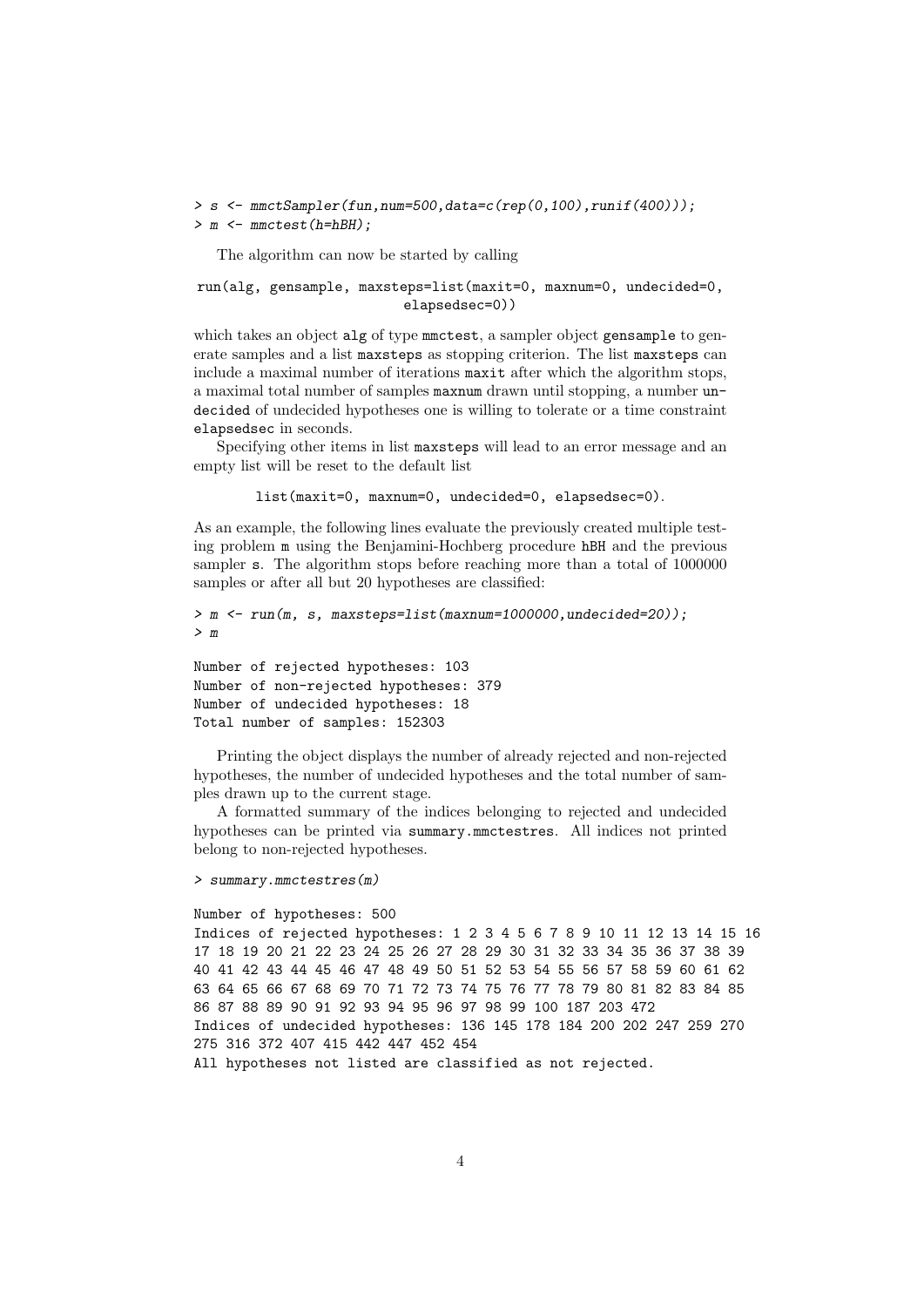#### 2.1.3 Continuing a run of the algorithm

Each run can be continued with the cont function using a new stopping criterion:

```
> m <- cont(m, steps=list(undecided=10));
> m
```
Number of rejected hypotheses: 106 Number of non-rejected hypotheses: 384 Number of undecided hypotheses: 10 Total number of samples: 189214

Here, the algorithm has been applied again to the previously stopped multiple testing problem m. It has been resumed until all but 10 hypotheses were classified.

As before, maxit, maxnum, undecided and elapsedsec are valid stopping criteria for parameter steps of function cont.

## 2.1.4 Requesting the test result

The current test result can be requested from any mmctestres object. Calling testResult of class mmctestres will return a list containing indices of rejected hypotheses (vector '\$rejected'), nonrejected hypotheses (vector '\$nonrejected') and undecided hypotheses (vector '\$undecided'). For the previously continued run of object m, the result of the computation can be requested as follows:

```
> res <- testResult(m);
> res$undecided
 [1] 178 200 247 259 275 407 415 442 447 454
> length(res$rejected)
[1] 106
> length(res$nonrejected)
[1] 384
```
In the example above, the current computation result of object m is stored in variable res. For object m, the algorithm has been run until all but (at least) 10 hypotheses have been classified. The indices of the undecided hypotheses as well as the number of rejected and nonrejected hypotheses (i.e. the length of the vectors containing their indices) are displayed.

#### 2.1.5 Confidence intervals and estimates of p-values

At any stage, p-values can be estimated based on the total number of samples drawn for each hypothesis during intial or continued runs:

```
> estimate <- pEstimate(m);
> lastindex <- length(estimate);
> estimate [lastindex]
```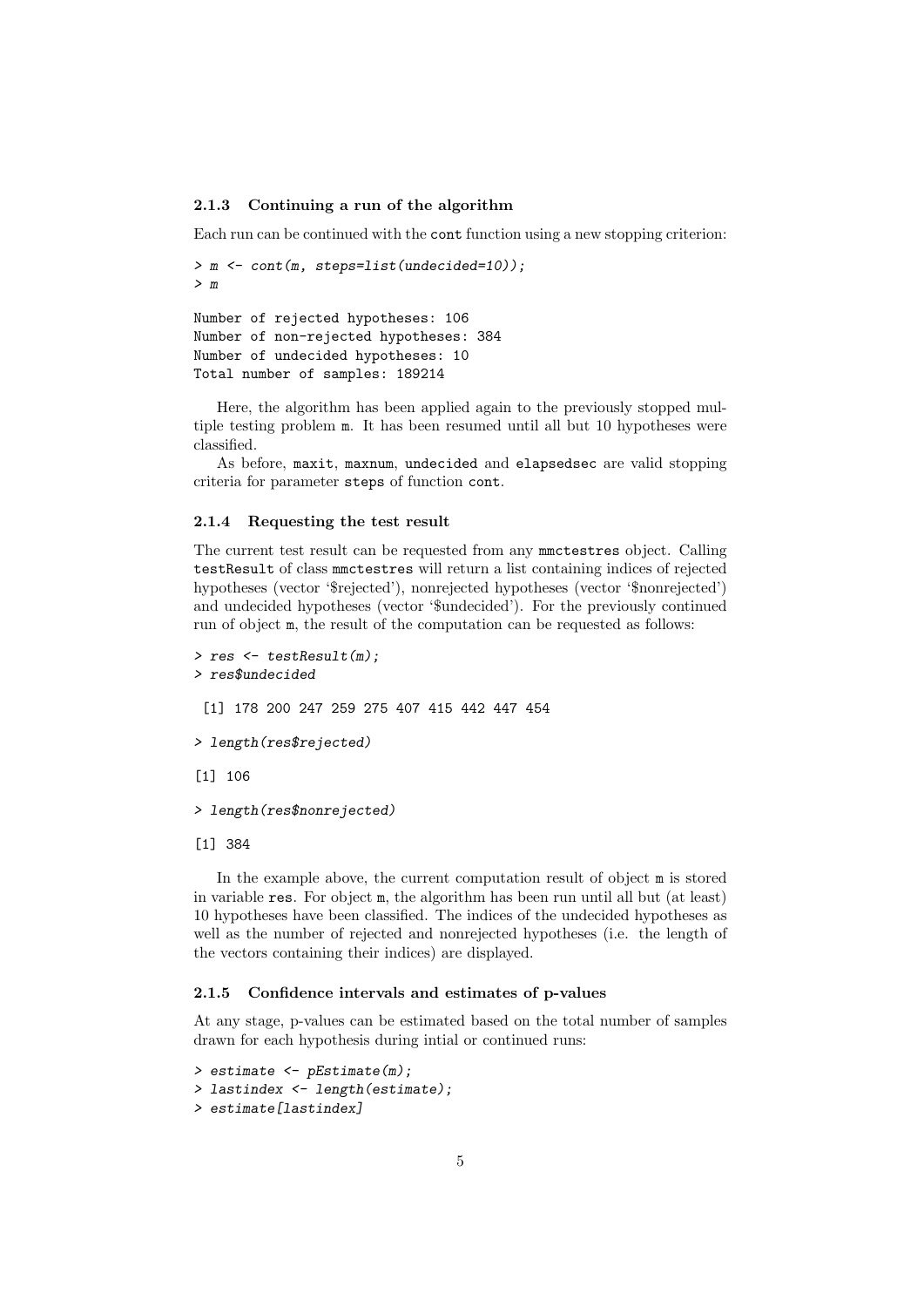## $[1]$  1

The function pEstimate takes an object of type mmctest as argument and returns a vector containing estimates of all p-values.

Similarly, the current confidence limits for the exact (Clopper-Pearson) confidence intervals can be requested:

```
> l <- confidenceLimits(m);
```

```
> l$lowerLimits[lastindex]
```

```
[1] 0.2187199
```
> l\$upperLimits[lastindex]

 $\lceil 1 \rceil$  1

The function confidenceLimits takes an object of type mmctest as argument and returns a list containing lower confidence limits (vector 'lowerLimits') and upper confidence limits (vector 'upperLimits') for each p-value.

## 2.1.6 Switching to QuickMMCTest

The QuickMMCTest algorithm presented in [Gandy and Hahn](#page-8-1) [\[2015\]](#page-8-1) is included as a special case of MMCTest.

To activate MMCTest, please set the parameter thompson in the mmctest constructor to TRUE.

The constructor contains a further value R (default value  $R = 1000$ ) which controls the accuracy with which weights are computed in QuickMMCTest, see [Gandy and Hahn](#page-8-1) [\[2015\]](#page-8-1) for an explanation.

Apart from setting thompson to TRUE, nothing needs to be done to use QuickMMCTest.

Typically, QuickMMCTest is run using a maximal total effort and a maximal number of iterations as stopping criteria: if these two are specified in maxit and maxnum (see "A simple run of the algorithm"), QuickMMCTest spreads out the total number of samples over all maxit iterations and uses the weights to allocate samples.

If QuickMMCTest is run without a maximal total effort and a maximal number of iterations, it allocates the batch of samples that MMCTest would have allocated, which is geometrically increased in each iteration, see [Gandy](#page-8-0) [and Hahn](#page-8-0) [\[2014\]](#page-8-0). QuickMMCTest thus runs until the algorithm is stopped manually or the desired number of undecided hypotheses is reached.

## 2.1.7 Empirical rejection probabilities

When using QuickMMCTest, hypotheses can be classified after termination using three methods: summary.mmctestres provides sets of rejected, non-rejected and undecided hypotheses as in MMCTest, pEstimates provides estimated pvalues computed with a pseudo-count which can be plugged into the multiple testing procedure, and finally

 $>$  rej  $\leftarrow$  rej $Prob(m)$ >0.5;  $>$  rej[1]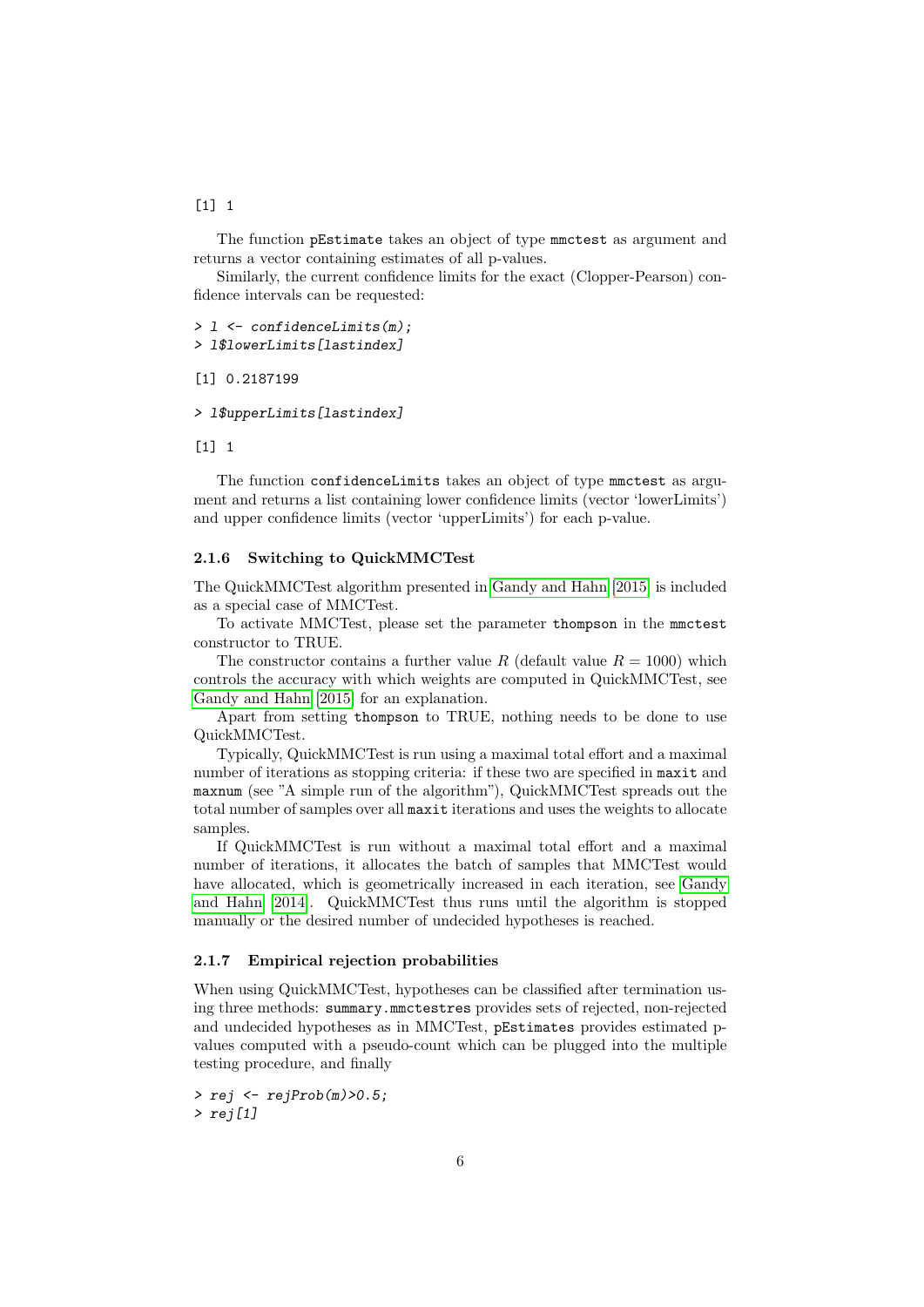## [1] TRUE

provides empirical rejection probabilities for QuickMMCTest as used in [Gandy](#page-8-1) [and Hahn](#page-8-1) [\[2015\]](#page-8-1).

These are obtained by drawing  $R$  sets of all the  $m$  p-values from the Beta posteriors for all p-values, by evaluating the multiple testing procedure on each set of p-values and by recording the number of times each hypothesis is rejected based on the sampled p-values.

The resulting proportion of rejections out of R repetitions are reported by the method rejProb (as a vector of length m, one number between 0 and 1 per hypothesis) and give an indicator of how stable the decision on each hypothesis is: i.e. proportions close to one indicate a very stable decision that a hypothesis is rejected, likewise proportions close to zero indicate non-rejections and values close to 0.5 indicate very unstable decisions.

By thresholding them against, e.g. 0.5, empirical rejections can be obtained as demonstrated in the above code example (all hypotheses with a rejection probability above 0.5 are rejected). The threshold 0.5 is arbitrary and can be replaced by higher (lower) values to be more (less) conservative.

## 2.1.8 An extended example

In this extended example a permutation test is used to determine if two groups A and B have equal means. This is done in  $n_{groups} = 20$  cases. Each group has size 4 and both groups A and B are stored together in one row of length  $n = 8$ in a matrix G.

```
> n \le -8;
> ngroups <-20;
> G <- matrix(rep(0,n*ngroups), nrow=ngroups);
> for(j in 1:(ngroups/2)) G[j,] \leftarrow c(rnorm(n/2,mean=0,sd=0.55),rnorm(n/2,mean=1,sd=0.55));
> for(j in (ngroups/2+1):ngroups) G[j,] <- rnorm(n,mean=0, sd=3);
```
To implement this test as a Monte-Carlo test, we start by overwriting the generic class mmctSamplerGeneric to specify the sampler. The data stored in an ExSampler object is the matrix G.

```
> # class ExSampler, inherited from mmctSamplerGeneric
> setClass("ExSampler", contains="mmctSamplerGeneric",
   + representation=representation(data="matrix"))
> setMethod("getSamples", signature(obj="ExSampler"),
+ function(obj, ind, n) {
+ sapply(1:length(ind), function(i) {
+ v <- obj@data[ind[i],];
+ s <- matrix(rep(v,n[i]+1), byrow=T, ncol=length(v));
+ for(j in 1:n[i]) s[i+1,] <- sample(v);
+ means <- abs(rowMeans(s[,1:(length(v)/2)])-
+ rowMeans(s[,(length(v)/2+1):length(v)]));
       return(sum(means>means[1]));
+ });
+ }
+ )
```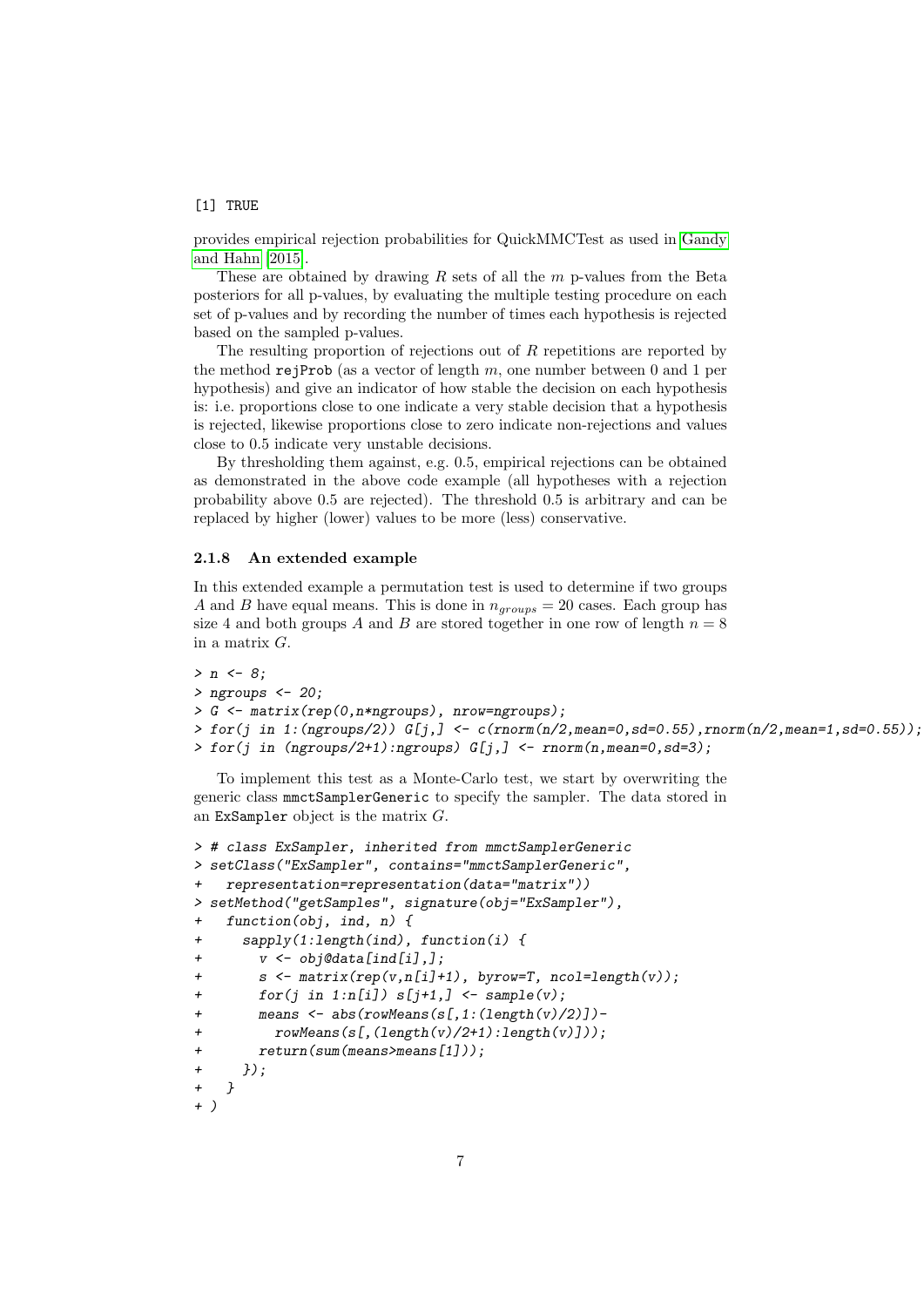[1] "getSamples"

```
> setMethod("getNumber", signature(obj="ExSampler"),
+ function(obj) {
+ return(length(obj@data[,1]));
+ }
+ )
```
#### [1] "getNumber"

The getSamples method generates n[i] permutations of each row i in the indices vector ind and counts how many times the generated means exceeded the data mean (stored in row 1).

The sampler is then

```
> exsampler <- new("ExSampler", data=G);
```
As before, the multiple testing problem is set up by creating an object of type mmctest using hBH as multiple testing procedure and the exsampler object as sampler interface. The constructor mmctest uses a default threshold of 0.1.

```
> m <- mmctest(h=hBH);
> m <- run(m, exsampler, maxsteps=list(undecided=0));
```
Algorithm mmctest has been run until all hypotheses were classified. Based on this run, the following hypotheses are rejected:

```
> testResult(m)$rejected
```
[1] 2 7

Estimates for p-values are

```
> pEstimate(m)
```

```
[1] 0.1562500000 0.0006915629 0.1796875000 0.0616438356 0.2826086957
[6] 0.1562500000 0.0006915629 0.0684931507 0.0616438356 0.5714285714
[11] 0.7692307692 0.3260869565 0.5357142857 0.8461538462 0.0465753425
[16] 0.6071428571 0.2265625000 0.4130434783 0.4642857143 0.8461538462
```
To verify this result, exact p-values are computed by enumerating all permutations of each row. This is done using algorithm QuickPerm.

Based on the exact p-values, given by

> pexact

```
[1] 0.08571429 0.00000000 0.17142857 0.05714286 0.28571429 0.14285714
[7] 0.00000000 0.05714286 0.05714286 0.65714286 0.74285714 0.31428571
[13] 0.62857143 0.74285714 0.05714286 0.62857143 0.25714286 0.48571429
[19] 0.54285714 0.94285714
```
the Benjamini-Hochberg procedure at threshold 0.1 will give the following set of rejections:

> which(hBH(pexact, threshold=0.1))

[1] 2 7